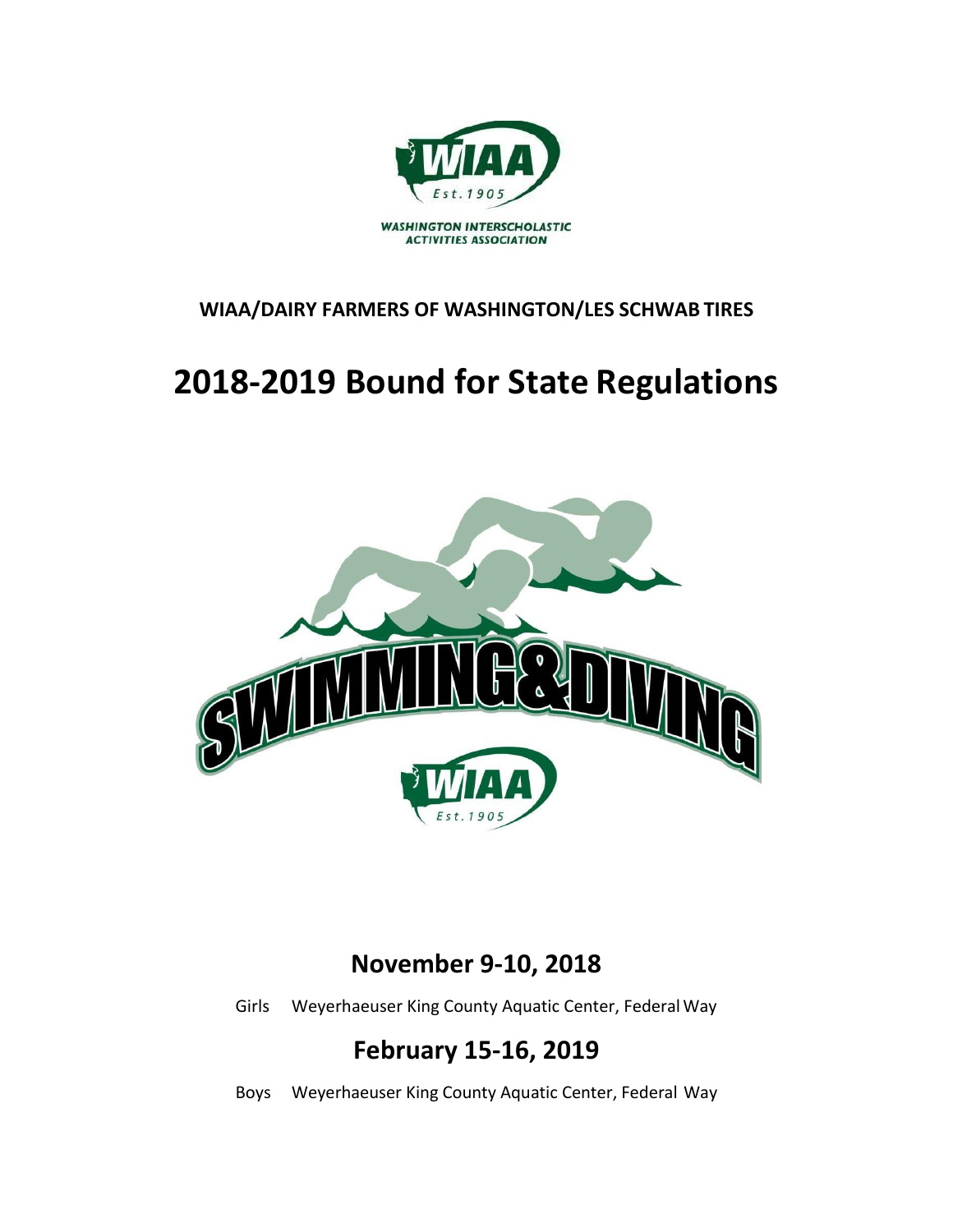#### **Changes from the 2017-2018 Swimming/Diving Regulations: indicated in bold type and shaded.**

#### **GENERAL STATE MEET INFORMATION**

**State Meet Manager** - Jeff Lowell, [lowellj@bsd405.org o](mailto:lowellj@bsd405.org)[rjefflowell9969@gmail.com](mailto:jefflowell9969@gmail.com)

**Meet Rotation** – Schools in each classification will rotate through each of the three times assigned for preliminaries and finals. Diving runs concurrently with swimming preliminaries in each classification. For the 2018-2019 school year the three state meet sessions will be assigned asfollows:

- Morning Session: 2A Classification
- Mid-day Session: 3A Classification
- Evening Session: 4A Classification

**State Awards Presentation**-During the awards presentations at the state meet all competitors who receive award and are called to stand on the awards platform **must wear school team apparel** overtop of their swimming suit.

**Entries and Registration** - Swimmers who wish to advance to the State meet based on meetingminimum qualification standards must be entered in and compete in that event(s) at the Districtmeet. Coaches and athletes must adhere to WIAA Rule 22.2.5: By entering participants in postseason competition, each member school certifies that, barring illness or unforeseen events, the team or individuals representing the school will participate in every level of competition through the completion of the state championship event.

- Exception: when coach a lists an athlete's name on a team's master entries for all three (3) relays at the District meet but the athlete only competes in two (2) relays at the Districtmeet.
	- $\circ$  That athlete would be free to swim in any of the three (3) relays at the State meet, though the athlete is still subject to the four (4) event rule.

*For a competitor's entries to be official for the State meet, coaches must complete the DirectAthletics entry process by the entry deadline*. Coaches should access Direct Athletics entry early in the season by selecting the appropriate link: [Direct Athletics Entry Process](http://wiscaorg.ipage.com/forms/2017/HyTek_CoachInstructionsWAFall17.pdf) – Girls Meet [/ Direct Athletics Entry Process](http://wiscaorg.ipage.com/forms/2017/HyTek_CoachInstructionsWAWINTER2018.pdf) – BoysMeet.

#### **QUALIFYING FOR THE STATE MEET**

**District Meet Manager Responsibilities** - Send a complete Meet Manager back up file to the StateMeet Manager immediately following the district meet. In addition, the District Meet Manager must make sure that all athletes entered in relay events at the district meet remain in the district meet database. Do not allow any computer operator to delete names from any team's relay entries. The athleteslisted as part of the district relay entries are the **ONLY** athletes a team may use if a relay earns entry into the statemeet. The meet director should also verify all allocations earned prior to the end of the competition. If an athlete who earns an allocation will not compete in that event at the state meet (see exception above), the meet director should also send the state meet director notification of the change in accepted allocations.

**District Qualifying Meets** - Each District will determine the site(s) and date(s) for the District qualifying meet; however, must conclude the qualifying meet no later than the Saturday evening prior to the State meet. For the girls meet the date is Saturday November 3, for the boys meet the date is Saturday February 9. Districts may combine or divide allocations and hold Inter-district meets; however, all rules as they pertain toState qualifying meets apply. Each District meet should utilize electronic timing ifpossible.

**Allocations** – Each WIAA District receives an assignment of allocations in swimming and diving. The total number of assigned allocation in each classification is sixteen (16) individual and sixteen (16) relay teams in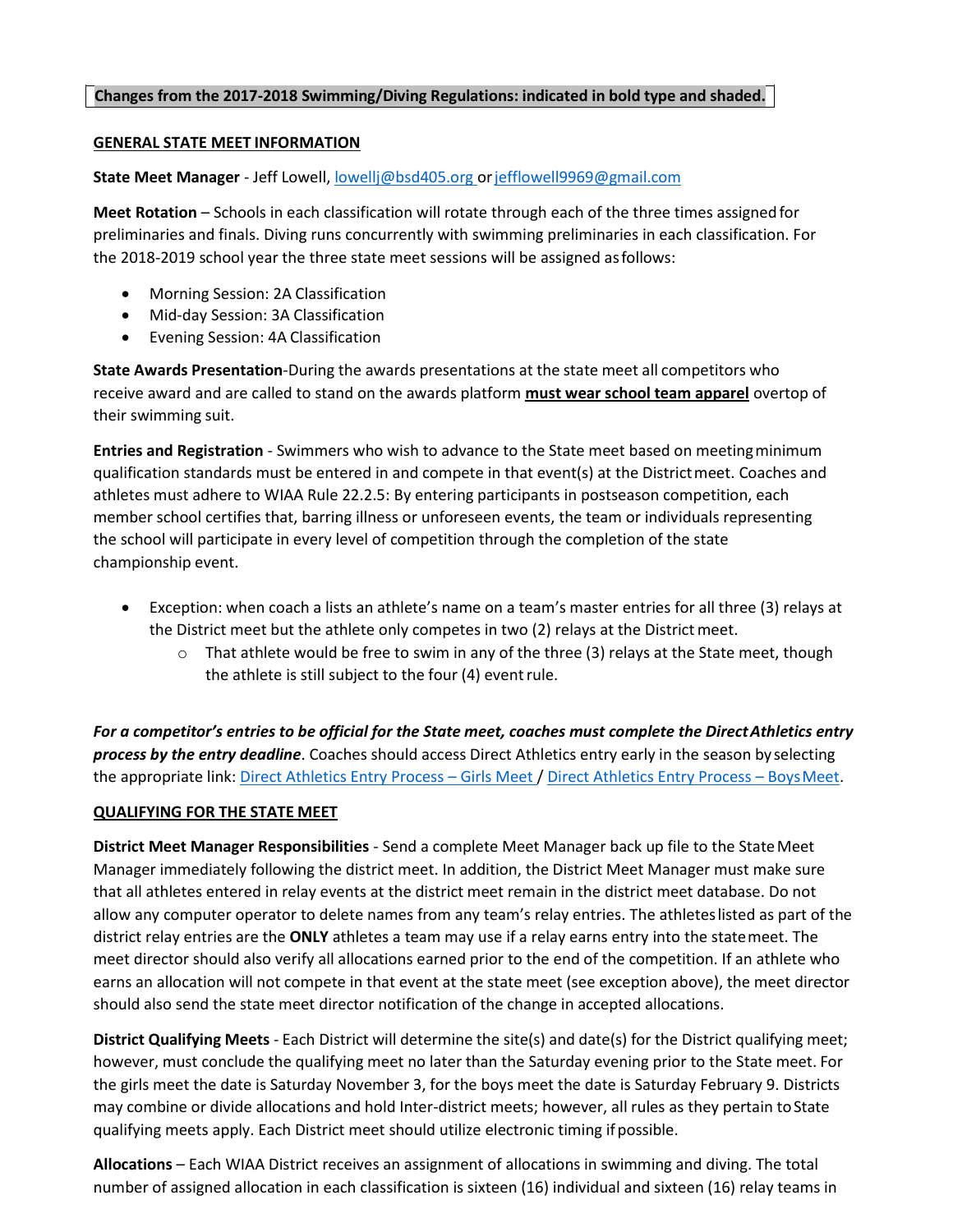eachevent. The allocations are not in addition to those who have met or exceeded the minimum qualifying standards.

#### *Athletes who earn allocations at their District Championships are the first athletes entered in the state meet.*

**Qualifying Standards** - In addition to the sixteen allocations in each event, an individual may qualify for the state meet by achieving a minimum qualifying standard in a district qualifying meet or through the verification process outlined in this document.

**Maximum number of participants** - Through the allocation process, qualifying time standards, and subsequent fastest times from the consolation or championship heats in district qualifying meets, twentyfour(24) individuals and twenty-four (24) relay teams will swim in each event (16 entry event) (8 entry event willhave 16).

|                                                               | <b>Individual Events</b> |    |    | Relays |          |  |
|---------------------------------------------------------------|--------------------------|----|----|--------|----------|--|
| Allocations                                                   |                          | OR | 16 |        | 16<br>OR |  |
| Time Standards $*(1) +$<br><b>Subsequent fastest District</b> |                          |    |    |        |          |  |
| times** $(2)$                                                 |                          |    |    |        |          |  |
| TOTAL                                                         | 16                       |    | 74 | 16     | 24       |  |

- 1. \*The time standards are determined as follows:
	- a. The WIAA and the Washington Interscholastic Swim Coaches Association Time Standards Committee, using the 16th place preliminary times from the three-previous state meets as a guide, determine the Time Standards. A swimmer who meets the time standard in any interscholastic meet and has that time verified, may use that time for entry into the state meet, **provided the swimmer competes inthat event(s) at the District Meet**.
- 2. \*\*Once the number of qualifiers per event has been determined by allocation and time standards, the next fastest qualifiers will be seeded into the meet by NFHS criteria, in order to achieve the maximum number of competitors (16 individuals and relay teams for 8 allocation event and 24 individuals and relay teams for 16 allocation event). Times achieved in the consolation and championship finals ofeach District meet determine the next fastest qualifiers up to 24 athletes. **Only the top 12 athletes ateach district meet receive consideration for the remaining spots in each field**.

**Diving** - All divers must qualify through eleven-dive competition. As diving in dual meets are six dive competitions, each WIAA district may sponsor up to four (4) eleven-dive qualifying meets each season. Each diver is limited to participation in a maximum of four (4) eleven-dive qualifying meets. These competitions are in addition to thetwelve-regular season meets a team is allowed. Payment for eleven-dive qualifying meets is up to WIAA District policy. Divers may qualify forthe state meet only through eleven-dive qualifying meets provided by their WIAA District. Results of eleven-dive qualifying meets must be sent to Jeff Lowell electronically within seven (7) days of the competition andscores meeting the qualifying standard must be submitted according to the **State Qualification StandardVerification Process for those scores to be verified and used for entry into the state meet.**

Teams wishing to modify diving to provide an eleven-dive experience for athletes may do so. However, as stated, only those scores earned in eleven-dive qualifying meets provided by WIAA Districts will be used for state qualification.

To qualify for the state championship, other than through the allocations at the District meet, divers must meet a two-part qualifying standard consisting of: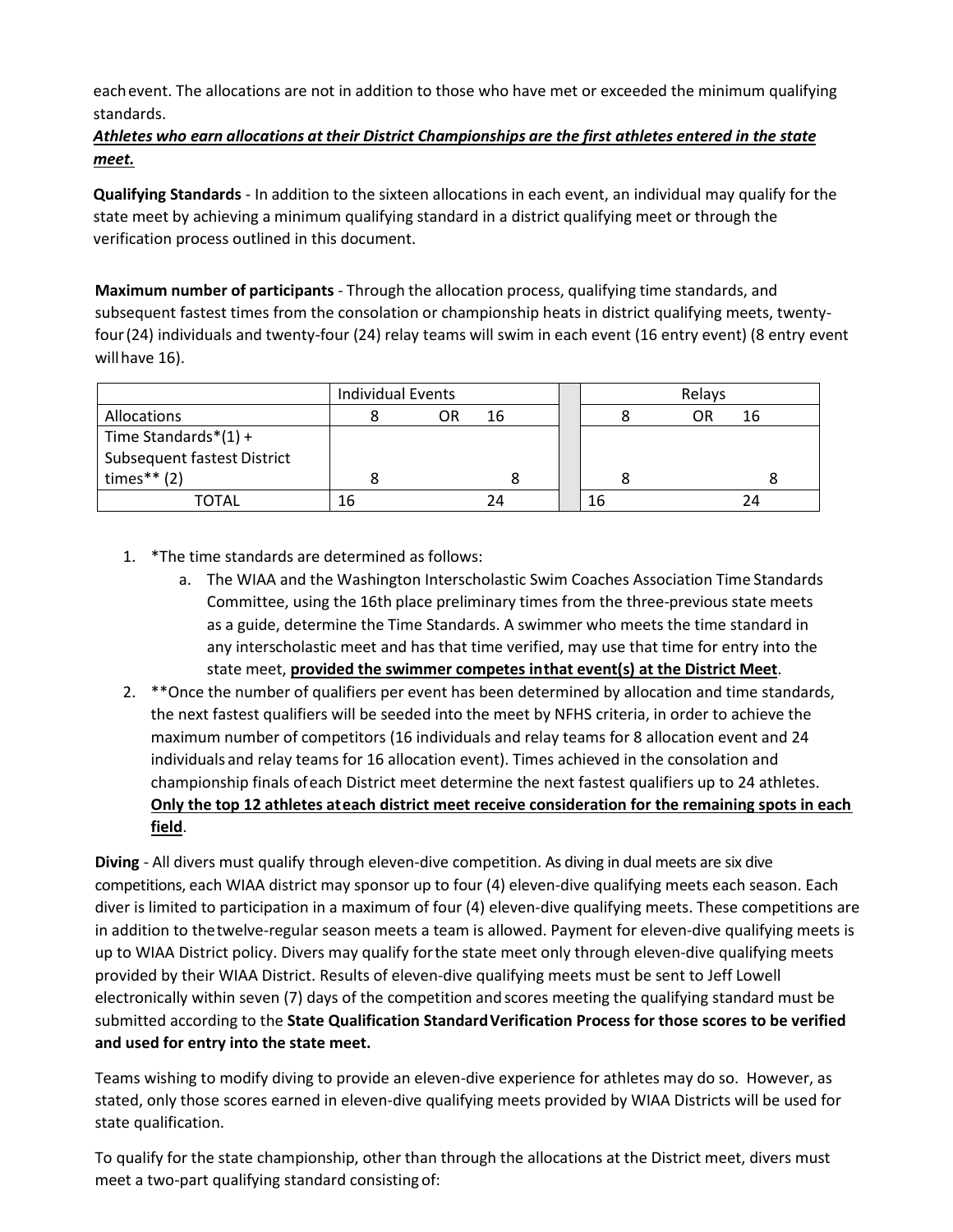Minimum Degree of Difficulty and point totals for the six (6) optional dives:

|  |  | a. 4A Girls 11.6 = 345 pts.    |  |  | a. $4A$ Boys $11.6$ = 365 pts. |
|--|--|--------------------------------|--|--|--------------------------------|
|  |  | b. $3A$ Girls $11.6$ = 335pts. |  |  | b. $3A$ Boys $11.6$ = 330pts.  |
|  |  | c. 2A Girls $11.6$ = 300pts.   |  |  | c. $2A$ Boys $11.6$ = 280pts.  |

There will be up to 16 entries for 8-allocation event and 24 entries for 16-allocation event at the StateDiving Championships including the wildcard entries. Wildcard invitations to complete a field will be determinedfrom district finals score only.

District allocations apply in diving as an individual event.

**State Qualification Standard Verification Process**: For an athlete to qualify for the WIAAWashington State High School Swimming and Diving Championships, using a regular season qualifying standard, the coach or representative of the school team must do the following within ONE week (7 calendar days) ofthe competition date:

- 1. Athletes may qualify for the WIAA Washington State High School Swimming and DivingChampionships by equaling or bettering the posted qualifying standards in any sanctioned high school dual, doubledual, triangular, or invitational competitions during the current WIAA season. These include:
	- a. Sanctioned Washington State high school meets with two or more WIAA competing schools.
	- b. Out-of-state dual and invitational meets that follow WIAA guidelines.
	- c. NOTE: Standards achieved at an Intra-squad, alumni, time trial, and/or other one-team competition are not to be considered and/or verified as a state qualifying standard.
- 2. Post state times or scores for consideration to th[e WISCA.ORG](http://wiscaorg.ipage.com/submit-times.php) website
	- a. All times must be achieved through either:
		- i. electronic timing (a timed touchpad finish) OR
		- ii. a minimum two-watch hand timed, or two-button hand timed finish.
	- b. Relay leadoff times may be used if:
		- i. The times are achieved using either an electronic touchpad split or
		- ii. two separate designated split timers, located at the lane, and
		- iii. the swim was declared to the referee prior to the start of the race.
- 3. Submit an **electronic copy of the complete meet results** to the WIAA state meet director, Jeff Lowell a[t jefflowell9969@gmail.com.](mailto:jefflowell9969@gmail.com) Preferred format is a pdf of a meet manager meet results file.
	- a. All meet results, regardless of format must include the following:
		- i. all teams competing in the meet
		- ii. all participants including all JV results
		- iii. in the event further verification is necessary, the name and contact email of themeet referee must be included with the message to which the results are attached.
	- b. NOTE: Individual time cards, results without all teams and/or times, or other incomplete results will not be accepted for verification. This includes individual dive sheets submitted ratherthan complete dive meet results.
- 4. An athlete's time or dive score, when not following this procedure, SHALL NOT be used forqualification into the state meet. Times or scores not verified will be removed from the WISCA.org database.
- 5. Coaches Please remember that this process is just to confirm that an athlete met a qualifying standard. For an athlete's official entry into the state meet, coaches must complete the Direct Athletics entry process by the entry deadline. Coaches should access Direct Athletics entry early inthe season by selecting the appropriate link: [Direct Athletics Entry Process](http://wiscaorg.ipage.com/forms/2017/HyTek_CoachInstructionsWAFall17.pdf) - Girls Meet / Direct Athletics [Entry Process](http://wiscaorg.ipage.com/forms/2017/HyTek_CoachInstructionsWAWINTER2018.pdf) – Boys Meet.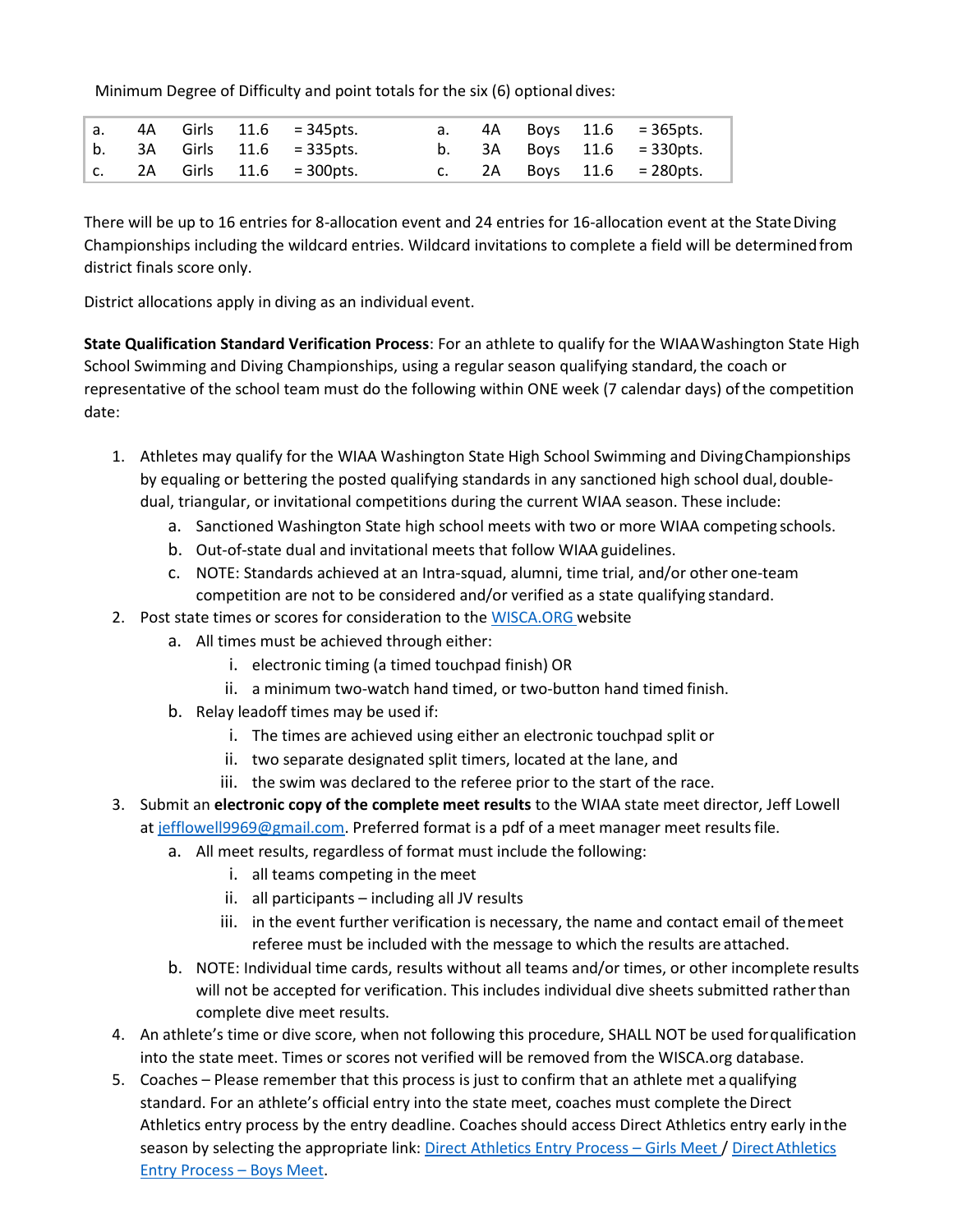#### **At the State Meet**

**National Federation Rule 3-2-3 NOTE** is NOT the adopted entry method for relays in interscholastic swimming competition in Washington. Up to eight (8) relay swimmers MUST be listed on the Relay Entry Form.

NFHS Rule 3-2-3 also states, "a competitor may withdraw from a preliminary event or final with a declaredfalse start. Notice must be given to the referee or referee's designee by the swimmer, diver, coach or otherteam personnel, at a specified time." At the WIAA Dairy Farmers of Washington Les Schwab Tires State Swim and Dive Championships, the coach and athlete(s) MUST be on site to declare a false start and the specified declared false start times shall be as follows:

- 1. In preliminary rounds, the declared false start must be declared prior to the start of the event.
- 2. In the championship rounds, for Events 1-5 (200 MRelay through Diving,) the declared false startmust be declared 30 minutes prior to the scheduled start of the meet. For Events 6-12 (100 Fly through 400F Relay,) the declared false start must be declared prior to the end of the 50Free (event 4).
- 3. If the declared false start is used in the consolation or championship finals, the alternate will becalled up and the event will be reseeded.

**Passes** - One athlete pass per qualified competitor. If the only competitor from a school competes in the 500 Free, an additional pass will be granted for a lap counter.

- 1. Swim Coaches For every four swimmers, a school receives one coach's pass, (one to four swimmers=one pass; five to eight=two passes) up to a maximum of three coach's passes. Passes must be visible at alltimes coaches are on the deck.
- 2. Diving Coach A school with one or more divers receives one additional coach pass for the dive coach. Passmust be visible at all times dive coach is on the deck.
- 3. Student Managers One manager pass per participating school. Coaches may request one manager's pass atthe coach's meeting prior to the preliminaries. Do not send requests for a manager pass prior to the coach's meeting. Pass must be visible at all times the manager is on the deck.

#### **UNDER NO CIRCUMSTANCES WILL A SCHOOL RECEIVE MORE THAN FOUR COACHES PASSES.**

**SOUVENIR PROGRAM INFORMATION** - Please submit individual head shots of your top individuals forpossible use in the program by October 31 for girls and by February 6 for boys on the WIAAwebsite [http://wiaa.com/subcontent.aspx?SecID=335.](http://wiaa.com/subcontent.aspx?SecID=335)

**PRE-MEET SWIM PRACTICE at KCAC -** practice times for the Thursday evening sessions for girls and boys will be included on the posted meet schedule found on the tournament pages. Cost for the practice is \$3.00 perathlete payable by Cash or check (checks made out to WIAA not KCAC). Each school must provide on decksupervision while athletes practice.

**ADDITIONAL PROCESSES** – Coaches can select each of the three links below to review additional important information about the State Swim and Dive Championship Meet.

- **[Games Committee Structure for State Championship Meets](http://wiscaorg.ipage.com/forms/2018/Championship%20Swim%20Meet%20Games%20Committee%20-%20State.pdf)**
- **[Important Medical Procedure for State Championship Meets](http://wiscaorg.ipage.com/forms/2018/Memo%20to%20swim%20coaches%20and%20officials.pdf)**
- **[Important relay Declaration Procedures for State Championship Meets](http://wiscaorg.ipage.com/forms/2018/Relay%20Swimmer%20Declarations.pdf)**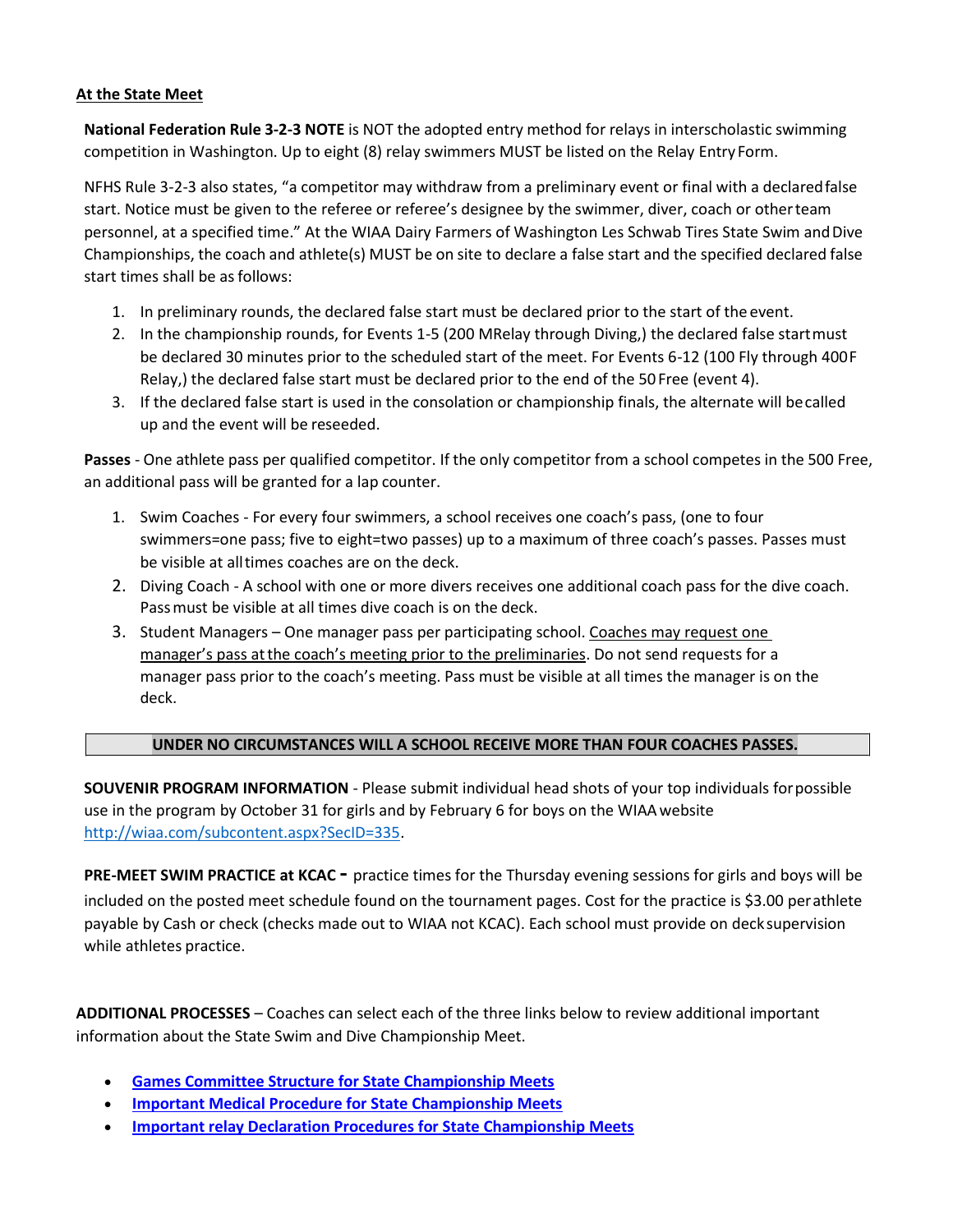#### **How to Submit Online Entries:**

WIAA/Dairy Farmers of WA/Les Schwab Tires State Championship meets will be open to coach access inDirect Athletics beginning **OCTOBER 1, 2018** for girls and **JANUARY 1, 2019** for boys.

#### *How to make sure you enter your athletes withoutissue:*

- 1. Log in to your team's DirectAthletics account. For detailed information regarding log in or account creation continue reading.
	- a. If you cannot access your team's account due to a different coach being associated with the account, please contact Jeff Lowell at [jefflowell9969@gmail.com A](mailto:jefflowell9969@gmail.com)SAP. Your account will need to be reset, a process that will take some time. Jeff will contact Direct Athletics to start the process.
- 2. Once logged in, if you find your team is invited to the wrong classification, please contact Jeff Lowellat [jefflowell9969@gmail.com.](mailto:jefflowell9969@gmail.com)
- 3. Once logged in, you can add your team roster this should be ONLY the athletes you have who will attend your district meet. Detailed instructions follow on page 2.
	- a. Please spend a few minutes managing your team's roster, removing athletes who are no longer on your team (graduated, etc.). This helps during the importing process.
- 4. Find the correct meet for your team in the Home tab. Then, after adding your roster, the ONLY timesto add for individuals OR relays are:
	- a. VERIFIED state qualifying times
	- b. Times for athletes who have ALLOCATED in to the state meet
	- **c. NOTE: Do not add times for wildcard hopefuls or any athlete who does not meet the criteria listed above in 4a or 4b.**
- 5. Update times as many times as necessary up to the entry deadlines.
- 6. **If you do not complete your team's entries through Direct Athletics, you have not entered your athletes in the state meet.**

**a. NOTE: If a coach requests entry for an athlete who qualified for competition, but was not**

**entered due to coach err or, every effort will be made to correct the err or. Any coach who does not complete the entry process as outlined to the detriment of an athlete may be barred from the pool deck during the preliminary and finals competitions.**

- **7. Please remember that Adaptive Events are part of the event list, which means there are 2 50 freestyle events. The first 50 free is the Adaptive Event, the second 50 free is the competitive event.**
- 8. Be sure to hit submit once you have completed your entries. You should receive an email confirmation with your entries. Keep the email in the event there is a question with your entries.

If at any time during the process there is a question, contact Jeff Lowell at [jefflowell9969@gmail.com.](mailto:jefflowell9969@gmail.com) Askearly – waiting until after the entries close puts your athletes at risk of missing the meet.